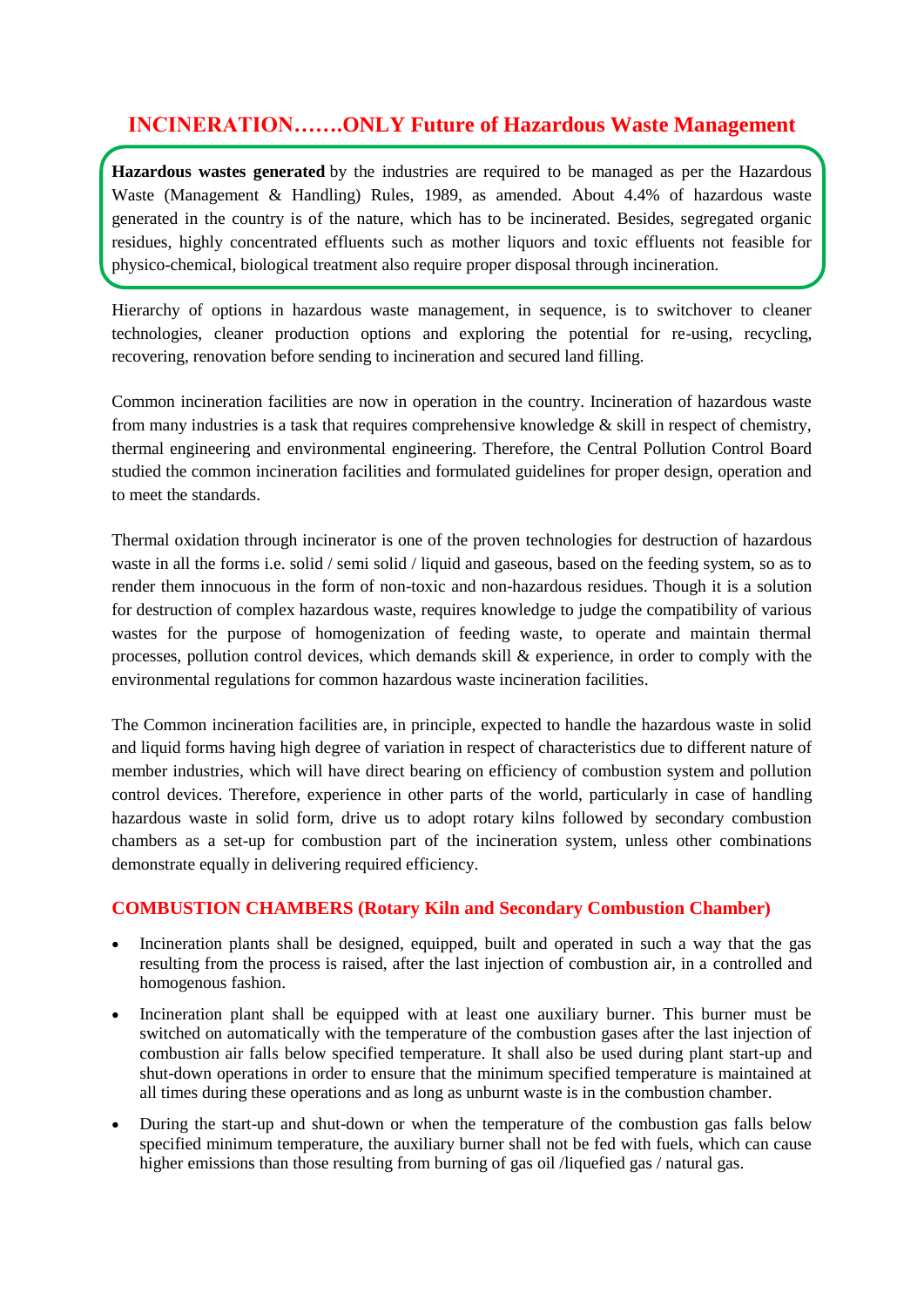- The burners may be pressure-atomized type with approved certification from the Bureau of Indian Standards or equivalent.
- In case of low calorific value liquid fuels are proposed to be injected into kiln, and then double fuel injection burners may carry auxiliary fuel or equivalent liquid waste in one injection tube and low calorific value waste feed in other.
- Kiln and secondary combustion chamber of the incinerator may be made of mild steel conforming to IS: 2062 and of suitable thickness lined with high-grade refractory and insulation, so as not to buckle in or bulge out.
- Combustion chambers (Kiln & secondary combustion chamber) shall be supplied with excessive air to ensure complete burning of wastes. The blower shall have the capability to provide appropriate supply of combustion air.
- An inventory of fuel oil for 5days continuous operation of the incineration facility may be kept in reserve.
- Incinerator facility shall have a window fitted with safety view glass to view the kiln (axially) and flame in secondary combustion chambers.
- As the common incineration systems will be handling wastes having varying heat value, and while ensuring TOC and LOI requirements in the ash/slag, there are possibilities for sudden rise of temperatures in the kiln. Therefore, the facilities may like to have thermal refractory bricks and insulation capable of withstanding a minimum temperature of  $1,300^{\circ}$ C (typically, corundum / chromium bricks).
- Needful safety arrangement must be provided in case of high-pressure development in the furnace.
- Interlocking arrangements for CO and temperature controls (in primary and secondary chamber) with feeding devices shall also be provided.
- All the burners are to be equipped with flame control system (if no flame is detected, fuel injection has to be stopped, automatically - use of fast-stop-valve).
- Whenever the pressure in the combustion chambers becomes positive, immediately the feeding of waste shall be stopped and needful measures be taken to restore negative pressure.
- Exit doors shall be provided at suitable place, one each on the primary kiln and the secondary chamber of the incinerator for ease in inspection and maintenance.

## **Rotary Kiln Incinerator**

- To maintain designed heat capacity of the kiln, quantity of the solid waste injection package (kg/single injection) shall be adjusted w.r.t. calorific value of the waste feed.
- When a high calorific value possessing solid waste is injected in packets, the size of each injection may be reduced, such that the peak CO concentration in the Kiln does not exceed too high in the initial stage, creating shooting of emissions to the secondary chamber, thereby crisis in ensuring the required retention time.
- Appropriate slope (in general, 3 degrees), rotation rates (around 10/hr) and solid waste residence time (1-10 hrs) may be adjusted for the kilns, in order to achieve total organic carbon (TOC) and loss on ignition (LOI) requirements in the ash/slag.
- To ensure life of refractory and insulation bricks, it is a practice to feed silica and glass in appropriate ratios to the kilns to form a cover over the refractory lining, as and when the thickness of the layer reduces.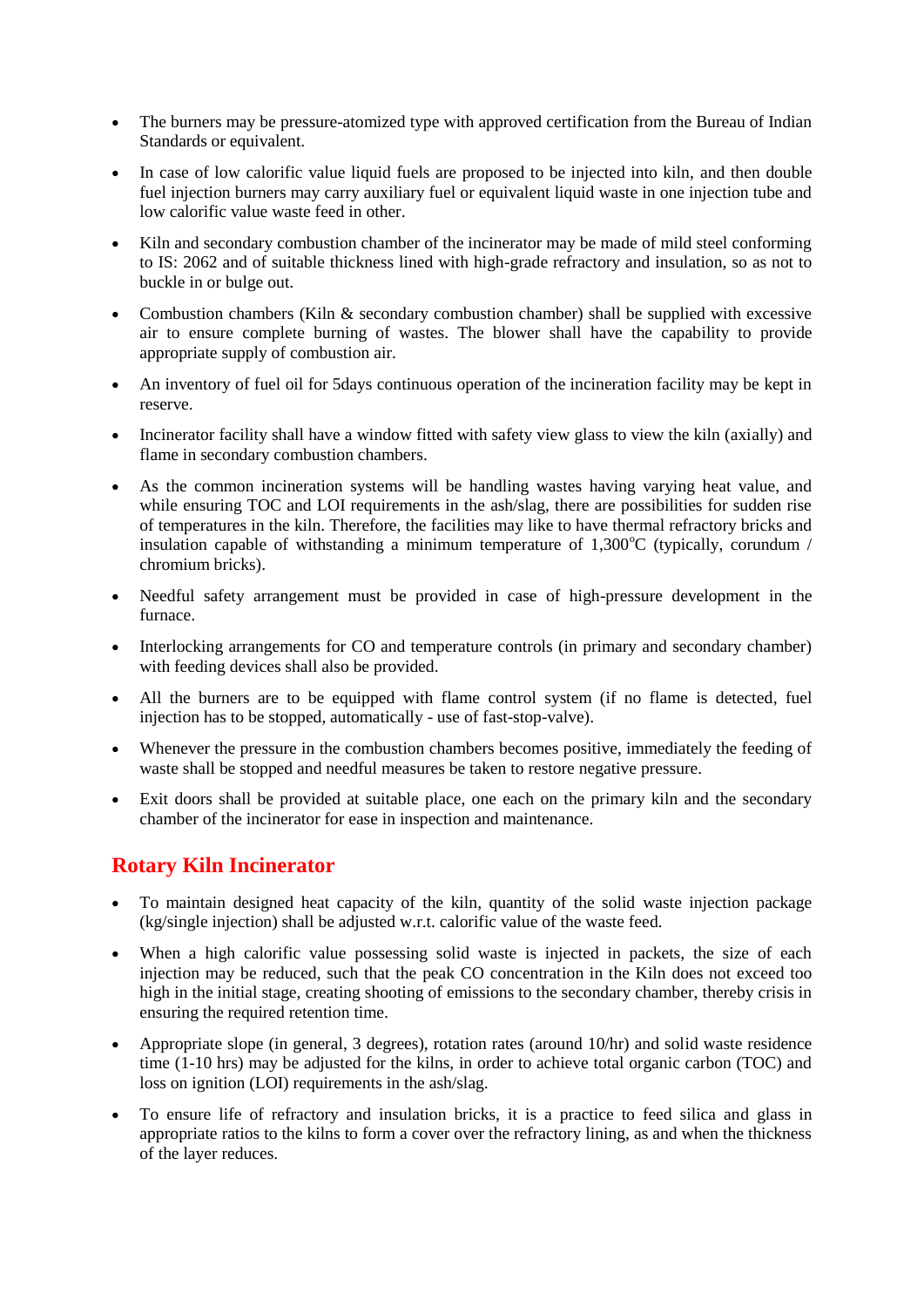- It has been reported that reduction of out-side surface temperature of the rotary kiln enhances the life of refractory bricks and lining. Thus may be explored, where feasible.
- In the rotary kiln, the temperature shall be maintained at  $800+°C$  in order to ensure complete burning of solid waste. Controlled flow of air shall be maintained for complete volatilization of solid waste.
- Minimum temperature requirement in the secondary combustion chamber is  $1100^{\circ}$ C. This may be ensured by averaging the temperature measurement of three detectors (not exactly positioned in the burner flame) at the same time with in the combustion chamber.
- The design and operating conditions shall demonstrate a minimum of 2 seconds residence time in the secondary combustion chambers, under critical feed conditions, so as to bring complete combustion of volatile matter evolved from the primary combustion chamber.
- Incase, the consistent compliance with standards based on continuous monitoring results over a period of two weeks, under critical feed conditions, is successfully demonstrated, then State Pollution Control Board / Pollution Control Committee, can recommend the proposal made by the incineration facility for relaxation in temperature and residence time, but in any case not less than  $950^{\circ}$ C and 1.5 seconds, for the consideration and approval of the Central Board.



# **Plasma Gasification Technology**

#### *Need of Plasma Gasification Technology*

Energy deficit, a massive waste disposal problem and a need for a cleaner, greener environment are responsible for the birth of the revolutionary technology – Plasma Gasification Technology that not just resolves the problem of waste management, but also provides means for producing clean energy.

#### *Plasma Gasification Process*

 **`**

Plasma gasification is a gasification of matter in oxygen starved condition which dissociate the matter into its basic molecules

Plasma gasification does not combust the waste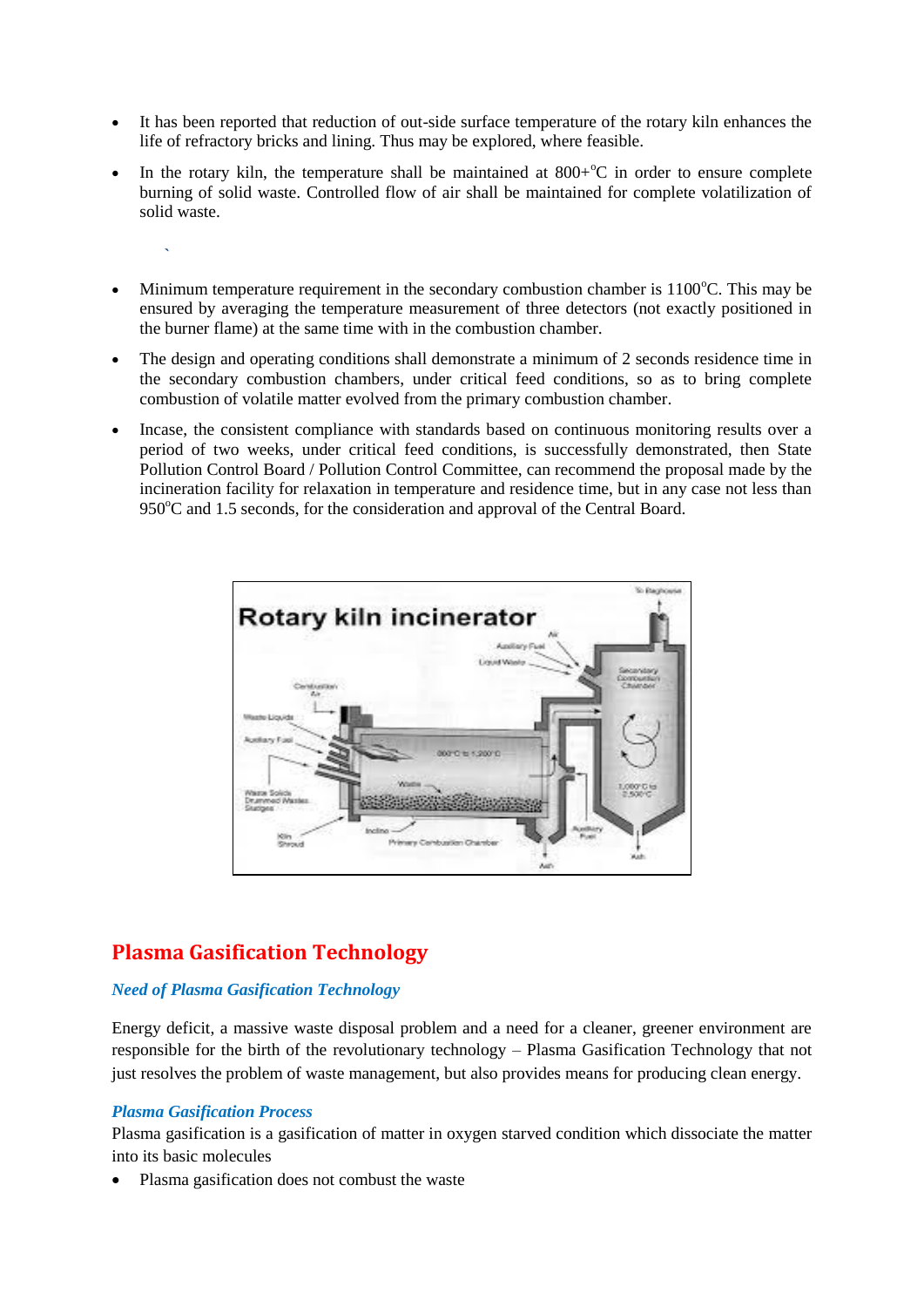- $\bullet$  It converts waste into syngas (CO, hydrogen & heat energy)
- Convert inorganic material into to inert slag
- There is no ash formation

#### *Plasma based solution to Industrial Waste*

- Low dioxin & Furans
- High Volume and mass Reduction
- Compact System
- No Tar formation
- No Ash formation
- Power Generation

### *Plasma Gasification Technology can offer a number of benefits when it comes to environment. They are:*

- Helps the world reduce its dependence on fossil fuels
- Gasifies all types of waste
- No Tars, Dioxin and Furan formation.
- Easy to change the temperature of Reactor
- Produces 80 % lower volume of gas
- Generates less than 90 % solid residues
- Inorganics, silica, soil, concrete, glass, gravel, are vitrified into Slag  $\&$  flow out
- Best, proven and clean Technology in the World
- Waste is completely destroyed and broken into its basic components.
- No Toxic Ash formation
- Generation of Green Power

| Sr. | <b>Plasma Gasification</b>            | <b>Conventional Incineration</b>           |
|-----|---------------------------------------|--------------------------------------------|
| no. |                                       |                                            |
| 1   | Gasification of organic material into | Oxidation of organic material causing more |
|     | its basic molecules                   | pollution                                  |
| 2   | Inorganics are vitrified into molten  | Remain as it is incineration ash           |
|     | slag                                  |                                            |
| 3   | Metals are melted                     | Remain as it is ash                        |
| 4   | HW is converted into Syngas           | Forms CO2 and other toxic pollutants       |
|     |                                       |                                            |
| 5   | High temperature reaction             | Low temperature reaction                   |
| 6   | Gasification of waste                 | Combustion of waste                        |
| 7   | Plasma Gasification                   | Conventional Incineration                  |
| 8   | Vitrified Slag is non-toxic           | Ash contains heavy metals                  |
| 9   | Syngas is used to produced power      | Not viable to produce power due to low     |
|     |                                       | temperature                                |
|     |                                       |                                            |

#### **Comparison between Plasma Gasification and Conventional Incineration**